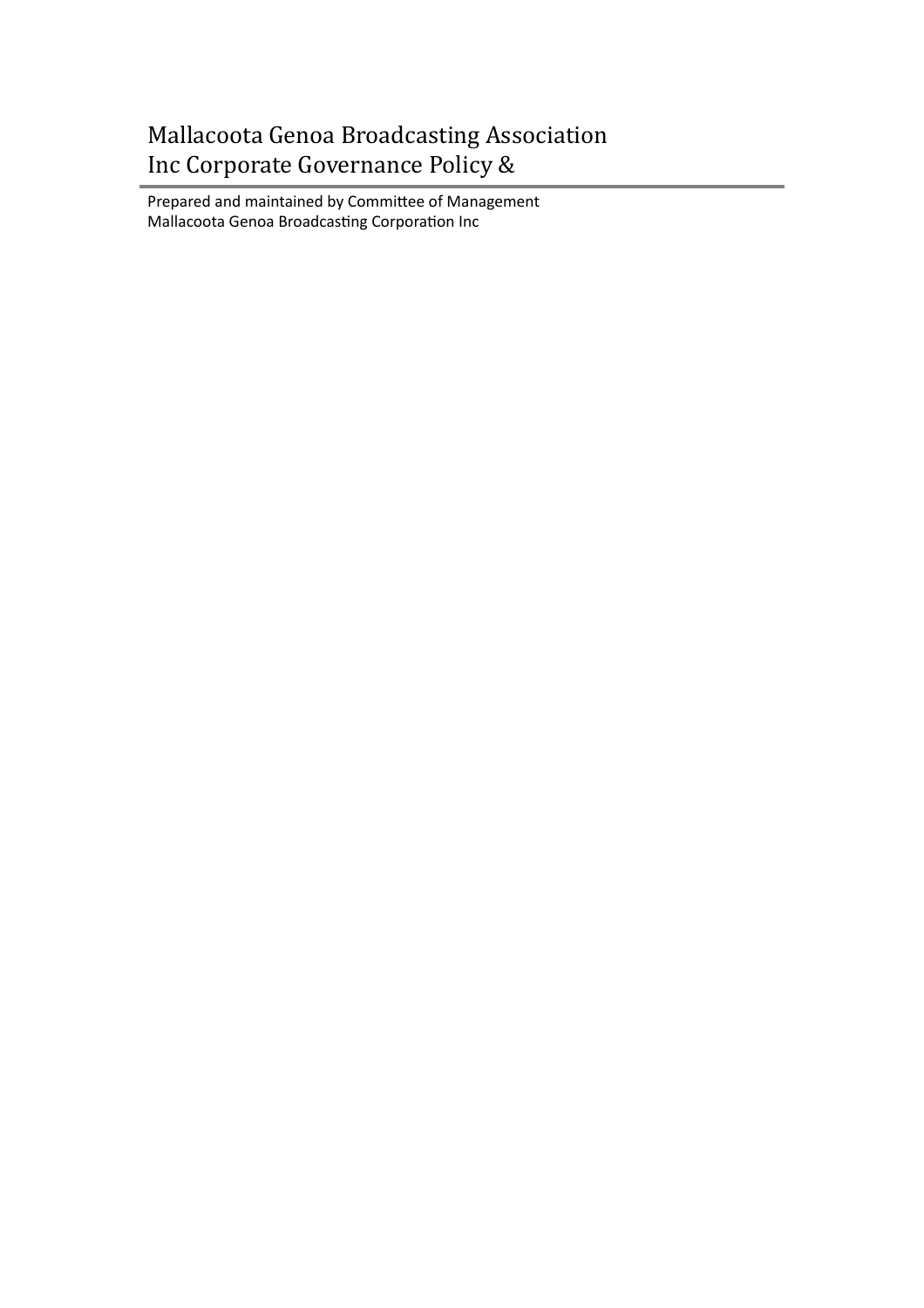# **Table of Contents**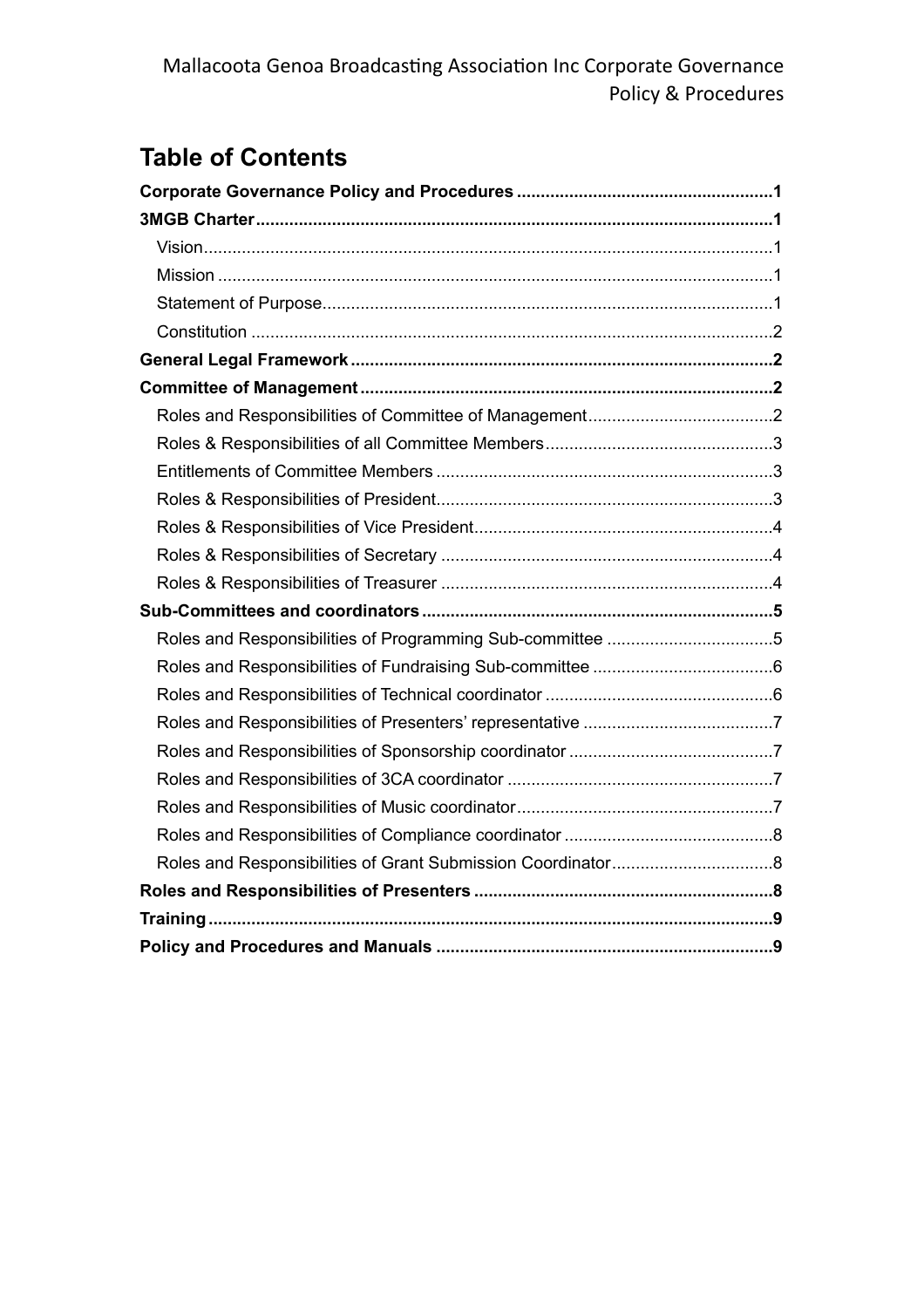# <span id="page-2-0"></span>**Corporate Governance Policy and Procedures**

Corporate Governance at 3MGB is the set of laws, policies and procedures affecting the way the Association is directed, administered and controlled.

## <span id="page-2-1"></span>**3MGB Charter**

The unique charter of 3MGB is contained in the following Vision, Mission, Statement of Purpose and Constitution.

## <span id="page-2-2"></span>*Vision*

To be a community-supported broadcasting association, which draws upon community resources to inform, entertain and educate.

## <span id="page-2-3"></span>*Mission*

The 3MGB radio station pledges to provide community information and entertainment which is broad based and offers the opportunity for as wide a community involvement as possible.

Staffed by volunteers, 3MGB makes local content, current affairs and local community news our top priorities.

3MGB strives to become more capable and efficient by obtaining our own studio premises, adopting new technologies and responding to new regulatory and environmental factors

## <span id="page-2-4"></span>*Statement of Purpose*

- 1. To provide, promote and advance independent, apolitical, non-profit, nonreligious public access broadcasting facilities to service the Mallacoota and Genoa region.
- 2. To provide a program of information, education and entertainment reflecting the needs and demands of the community within the defined region.
	- (a) To provide a forum for communication and discussion of any matters of interest relating to the community.
	- (b) To provide the education services an outlet for
		- distribution of information and
		- development of instruction programs suitable to a large range of age, national and interest groups.
	- (c) The entertainment programs will be a balance of professional and local performances via the media of spoken word, music, variety and sporting events.
- 3. To apply for and maintain a licence for VHF-FM radio broadcasting and transmitting station.
- 4. To publish regular and informative program notes.
- 5. To promote and carry out any charitable purpose.

To do all such things calculated to improve community life, as prescribed by regulation.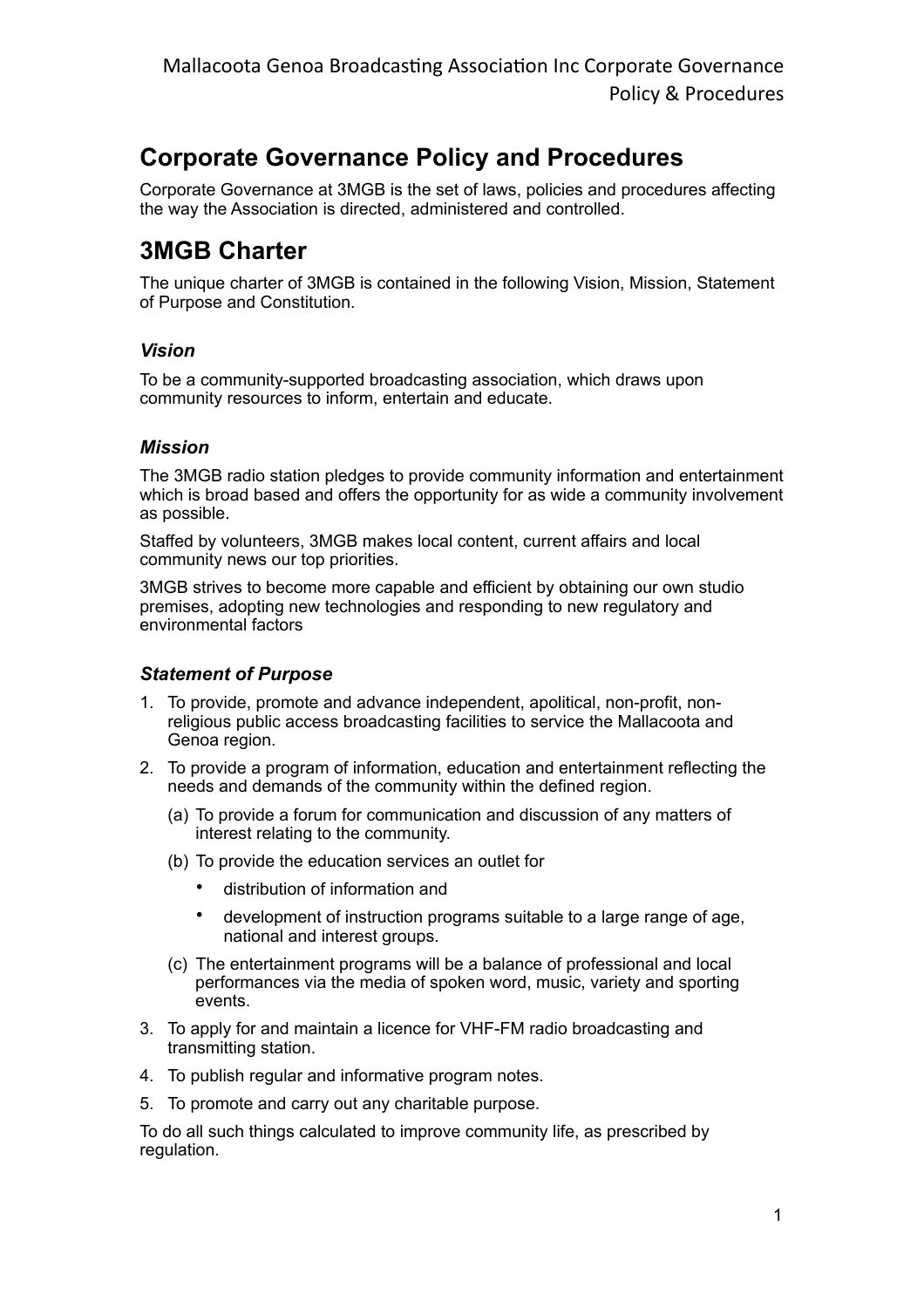## <span id="page-3-0"></span>*Constitution*

The Constitution or 1999 "Rules of Mallacoota Genoa Broadcasting Association Inc."

# <span id="page-3-1"></span>**General Legal Framework**

3MGB operates under the Broadcasting Act 1992 with particular reference to the key requirements to:

- provide community broadcasting services for the benefit of the community and not operate them to make a profit
- continue to represent the community interest that it represented when our licence was allocated or last renewed
- encourage community access and participation in all aspects of station operations, from programming to management
- only broadcast sponsorship announcements, rather than advertising, which total no more than five minutes in any hour of broadcasting

3MGB has adopted the 2008 CBAA Codes of Practice.

## <span id="page-3-2"></span>**Committee of Management**

The Committee of Management is responsible for the corporate governance of 3MGB.

The Committee may, subject to the Charter and General Legal Framework, exercise all powers and functions as may be exercised by 3MGB other than those exercised at general meetings of the Association.

The Committee, subject to the Charter and General Legal Framework, has the power to perform all such acts and things as appear to the Committee to be essential for the proper corporate governance of 3MGB.

The Committee of Management consists of:

President

Vice-President

**Treasurer** 

**Secretary** 

At least one, and up to four Members

The Committee members are elected each year at the AGM in accordance with the Constitution. There are no paid positions at 3MGB.

The Committee usually meets monthly and at least eleven times per year.

#### <span id="page-3-3"></span>*Roles and Responsibilities of Committee of Management*

- Provide opportunities for quality reporting and discussion to ensure members have sufficient understanding of matters to exercise due diligence and quality decision-making
- Manage the Sub-committees and coordinators of operational portfolios
- Ask for particular views of members
- Provide the strategic direction for 3MGB through the Business Plan
- Develop and review Policy and Procedure Manuals and make them freely available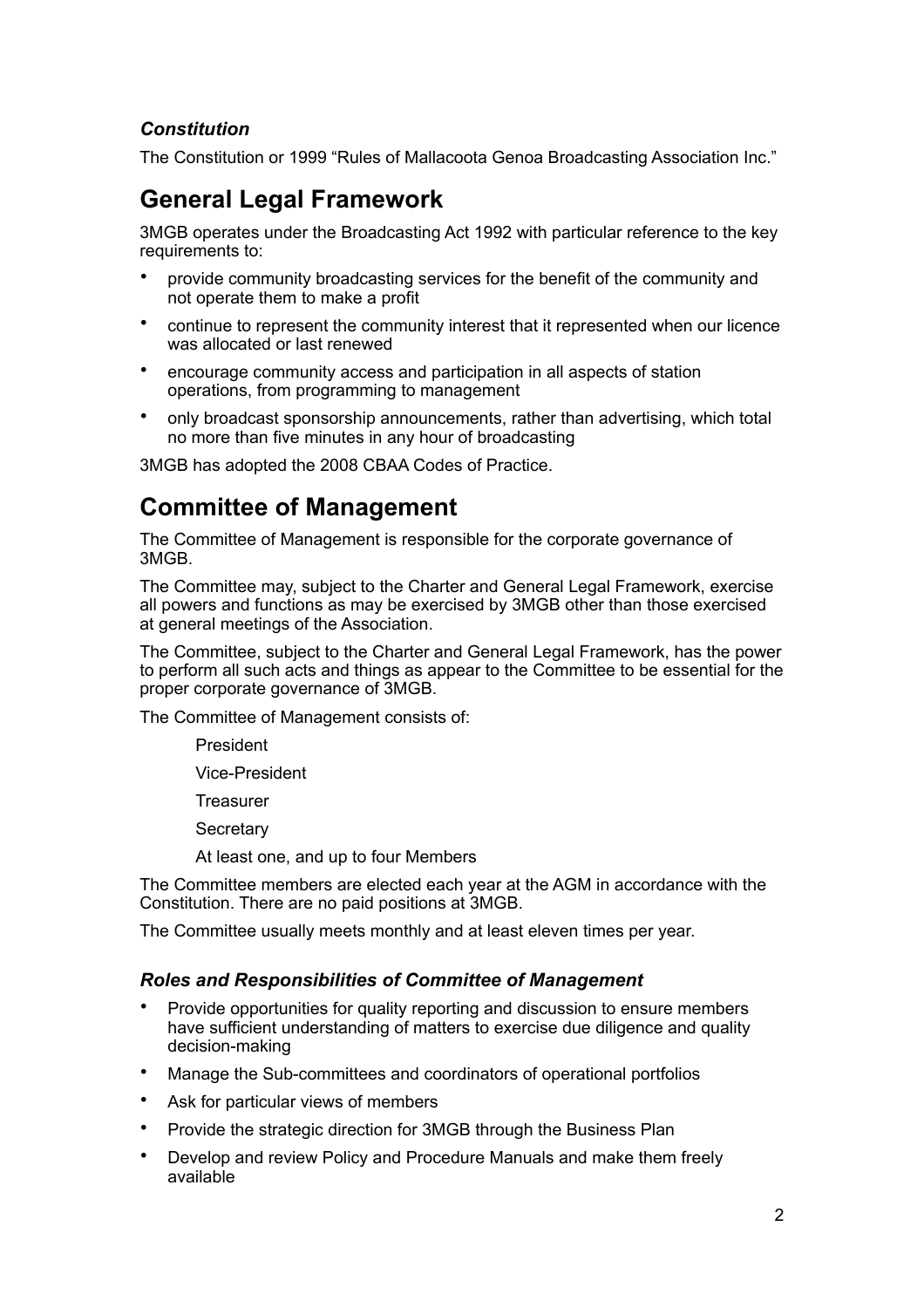- Seek supplementary advice externally when unsure of appropriate action
- Ensure regular reviews of the operation and standard of meetings
- Ensure that 3MGB complies with its charter and legal framework
- Maintain current Public Liability, Personal Accident, Defamation and Property/ Equipment insurance

## <span id="page-4-0"></span>*Roles & Responsibilities of all Committee Members*

Committee members' main legal duties are:

- the duty to act in good faith in the best interests of 3MGB and for a proper purpose
- the duty to declare any potential conflict of interest and to refrain from discussing or voting on issues in which they have an interest
- the duty to act with reasonable care and skill
- the duty not to improperly use information or position

Whilst each member has the right to promote their own point of view in a meeting, once a collective decision has been made, this decision will be supported by all members.

All Committee members are expected to:

- contribute to long term planning, policy development and monitoring
- abide by the corporate governance policies and procedures of 3MGB
- attend monthly meetings and send apologies when unable to attend
- be a member of a sub-committee or a coordinator of at least one operational area
- act at all times in a spirit of collaboration and good will

#### <span id="page-4-1"></span>*Entitlements of Committee Members*

- To gain satisfaction from their involvement in 3MGB and to be supported and valued by other Committee members
- To receive a clear description of responsibilities and to have a choice in which tasks they are expected to perform
- To receive initial induction and on-going training and skill development

## <span id="page-4-2"></span>*Roles & Responsibilities of President*

- Provide leadership, ensuring that the Committee's actions are consistent with its obligations and policies
- Chair the Committee meetings including:
	- ensure all opinions are heard
	- keep the discussion focused
	- sign the minutes when approved
- Become familiar with all aspects of governance and ensure that Members are kept up to date with legal, regulatory and system changes
- Ensure that the tasks of each Committee member and coordinator are clearly defined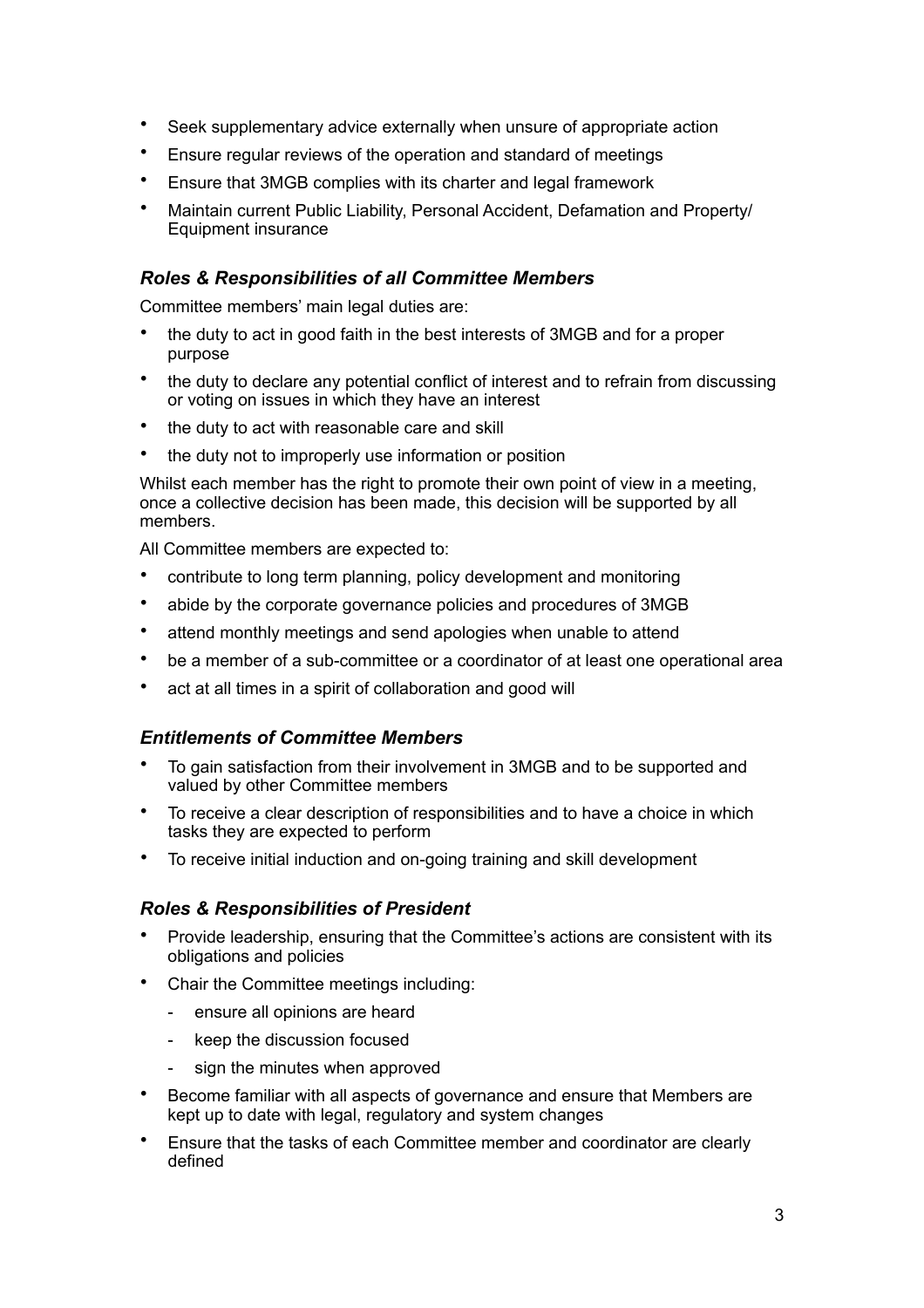- Be the spokesperson for 3MGB when comment to the public or media is required
- Sign agreements or contracts and co-sign cheques or EFT payments

The President may delegate aspects of his/her role but remains accountable for them.

## <span id="page-5-0"></span>*Roles & Responsibilities of Vice President*

To act in the place of the President when required

### <span id="page-5-1"></span>*Roles & Responsibilities of Secretary*

- Collect the mail regularly and distribute it to appropriate Committee members
- Prepare agenda for all meetings after consultation with Committee Members
- Prepare monthly schedules with sponsorship announcements and community announcements
- Take minutes of the resolutions and proceedings of each Extraordinary meeting, Annual General meeting and Committee meeting and distribute copies of minutes to each Committee member
- Send correspondence as requested by Committee
- File a complete set of minutes and any tabled documentation from all meetings
- File ingoing and copies of outgoing correspondence
- Record the names of persons present at all meetings
- Maintain hard copies and electronic copies of 3MGB documents including but not limited to policies, manuals and legal documents in safe places
- Recent changes to the Associations Act 1981 transfers the previous role of the Public Officer to the Secretary
- Keep custody of 3MGB seal
- Keep a register of Members and volunteers
- Provide adequate pages in sign-in book and file used pages for three months
- Advertise notice of the Annual General meeting 14 days before the meeting date
- Provide sufficient copies of previous AGM minutes for AGM
- Within one month of the AGM lodge an Annual Statement with the Registrar, Consumer Affairs Victoria

#### <span id="page-5-2"></span>*Roles & Responsibilities of Treasurer*

- Send out monthly accounts
- Collect all funds due to 3MGB in the form of membership fees, sponsorships or other sources
- Prepare and co-sign cheques and EFT payments
- Maintain 3MGB financial records
- Prepare a written financial report for each Committee meeting
- Prepare annual accounts and arrange an independent audit of accounts
- Obtain quotations for the acquisition of equipment and other capital purchases and make financial recommendations to the Committee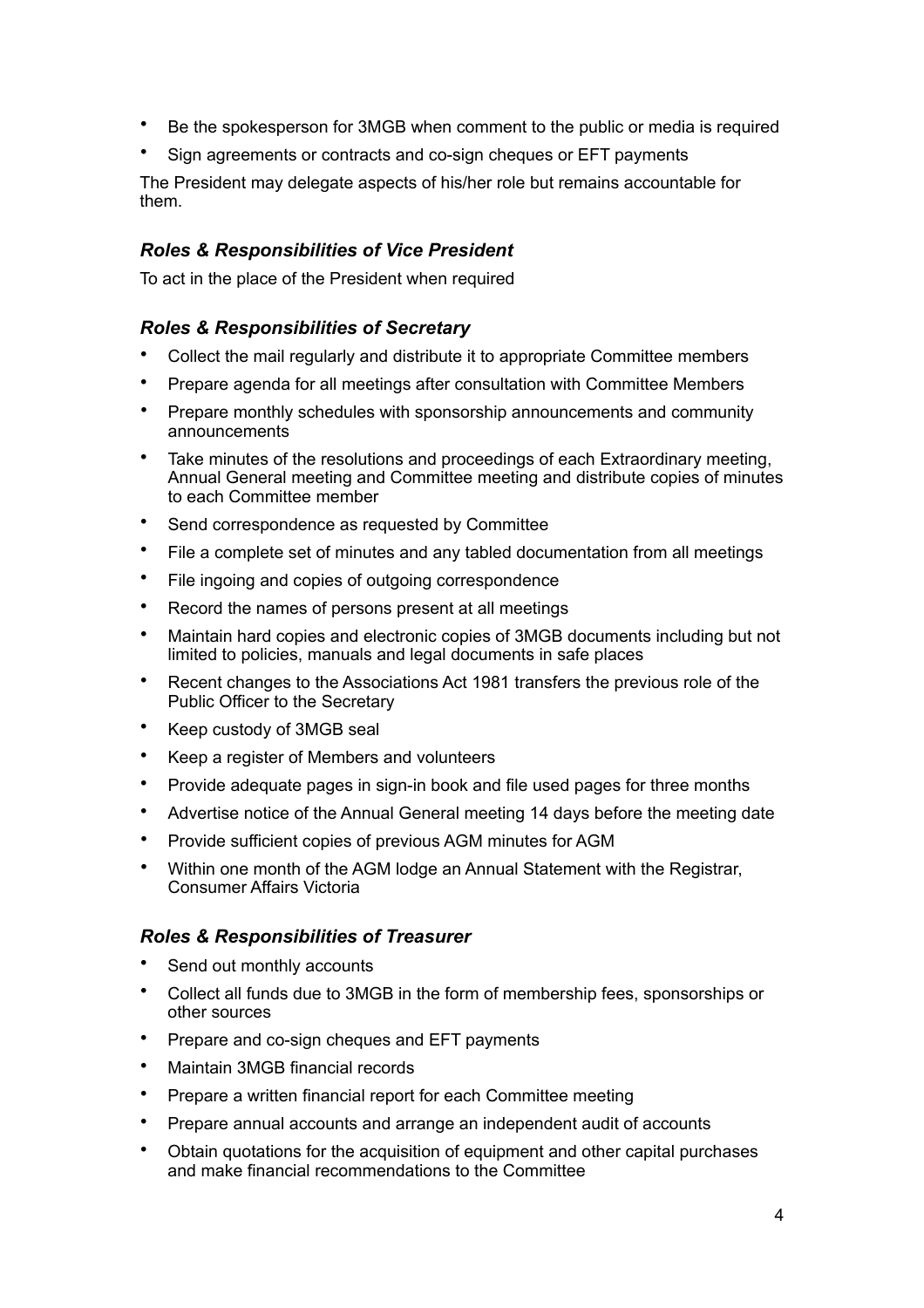- Prepare forward and operational budgets, and make recommendations for cost savings and efficiencies in 3MGB's operations
- Investigate the financial aspects of any major development changes proposed by 3MGB and make recommendations to the Committee.
- Maintain an inventory of 3MGB's assets and make recommendations for writeoffs or replacements
- Assist in the development of the business plan

## <span id="page-6-0"></span>**Sub-Committees and coordinators**

The Committee has formed Programming and Fundraising sub-committees and delegated the coordination of various operational portfolios to coordinators. The Chairperson of a sub-committee or a coordinator is to be a Committee member or a 3MGB member experienced in their role. These people are to obtain clear oversight from the Committee and report verbally or in writing to the Committee as required. Coordinators may enlist the assistance of other volunteers to form working groups.

### <span id="page-6-1"></span>*Roles and Responsibilities of Programming Sub-committee*

#### **Purpose**

To encourage programming that educates, entertains and reflects the diversity of the local community.

#### **Arrangements**

This is a sub-committee of the Committee of Management, addressing programming policies and procedures for 3MGB.

The Programming sub-committee comprises 1 member of the Committee of Management and 2 other members of the Association.

#### **Responsibilities**

The Programming sub-committee is responsible for:

- implementing the station's programming;
- ensuring that programs put to air reflect the diverse interests of the community in the listening area;
- facilitating training as required for new volunteers who will be presenting programs;
- taking actions to assist not for profit organisations in the Mallacoota community to access the Station; and
- monitoring the quality and content of sponsorship announcements and community announcements to ensure that the requirements of the Community Radio Broadcasting Codes 3, 4, 5 and 6 are met at all times.

#### **Procedures**

- Expressions of interest are sought from the community for programming as required by means of community announcements and public notices.
- Volunteers approach the Programming sub-committee to express an interest in presenting programs.
- Programming sub-committee submit to Committee of Management for approval, expressions of interest for new programs.
- Programming sub-committee liaise with volunteers regarding suitable time slot for program.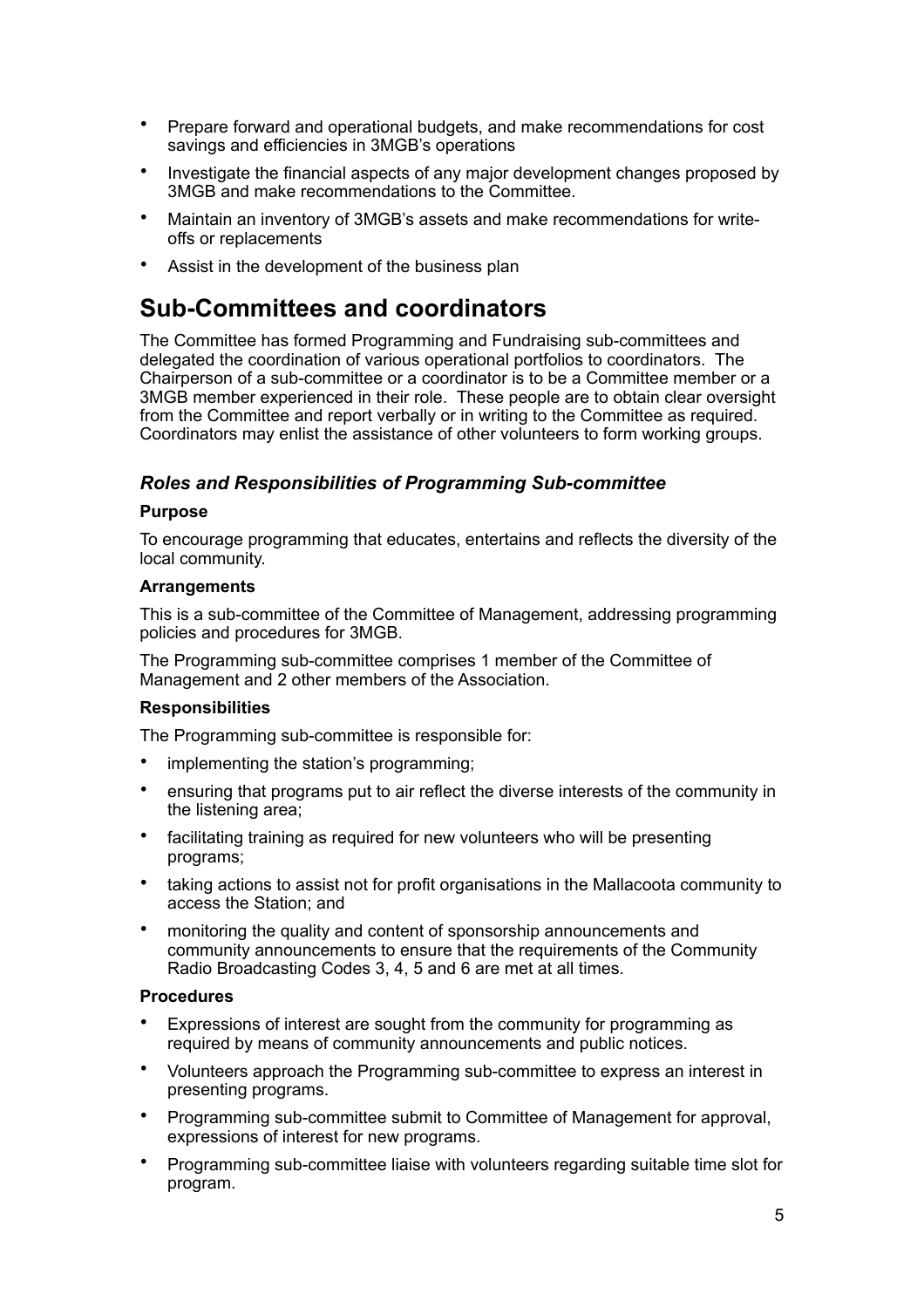- Training is organised for new volunteers. New volunteers are given a Presenters Manual, Presenters Agreement and membership application for completion if they are not already members.
- When training is complete, Programming sub-committee incorporates new program into presenters' schedules
- Provide a weekly program guide for publication in local paper.
- Submit a monthly written report to the Committee

#### <span id="page-7-0"></span>*Roles and Responsibilities of Fundraising Sub-committee*

The Fundraising sub-committee manages the various fundraising activities of 3MGB including the Mallacoota Genoa Telephone Book, the Holiday Mouth, raffles and music trivia nights. The roles and responsibilities of the coordinators of the major fundraising activities are:

#### **Phone Book coordinator**

- Needs to understand the costing and timing issues
- Establish absolutely fixed deadline for publication
- Delegate tasks to appropriate volunteers
	- Addition & editing book to Post Office
	- Data entry
	- Advertising copy and artwork
	- Proof-reading
	- Billing for advertising
- Organise community reads at 3MGB and advertising in Mallacoota Mouth regarding additions to book
- Co-ordinate proof-reading
- Co-ordinate artwork and liaise with printer

#### **Holiday Mouth coordinator**

- Write or source the editorial
- Set deadlines for submission
- Co-ordinate contributions, advertising, layout
- Co-ordinate typing, proof reading, printing and collating
- Manage the delivery/collection point for editorial, other content and advertising
- Notify Treasurer of advertising accounts due
- Collect monies from retailers where appropriate and hand to Treasurer

#### <span id="page-7-1"></span>*Roles and Responsibilities of Technical coordinator*

- Maintain the broadcasting studio equipment and computer
- Assist in the production of new sponsorship messages and community service announcements
- Maintain up to date instructions for the safe and efficient use of equipment
- Monitor and maintain the UPS and STL equipment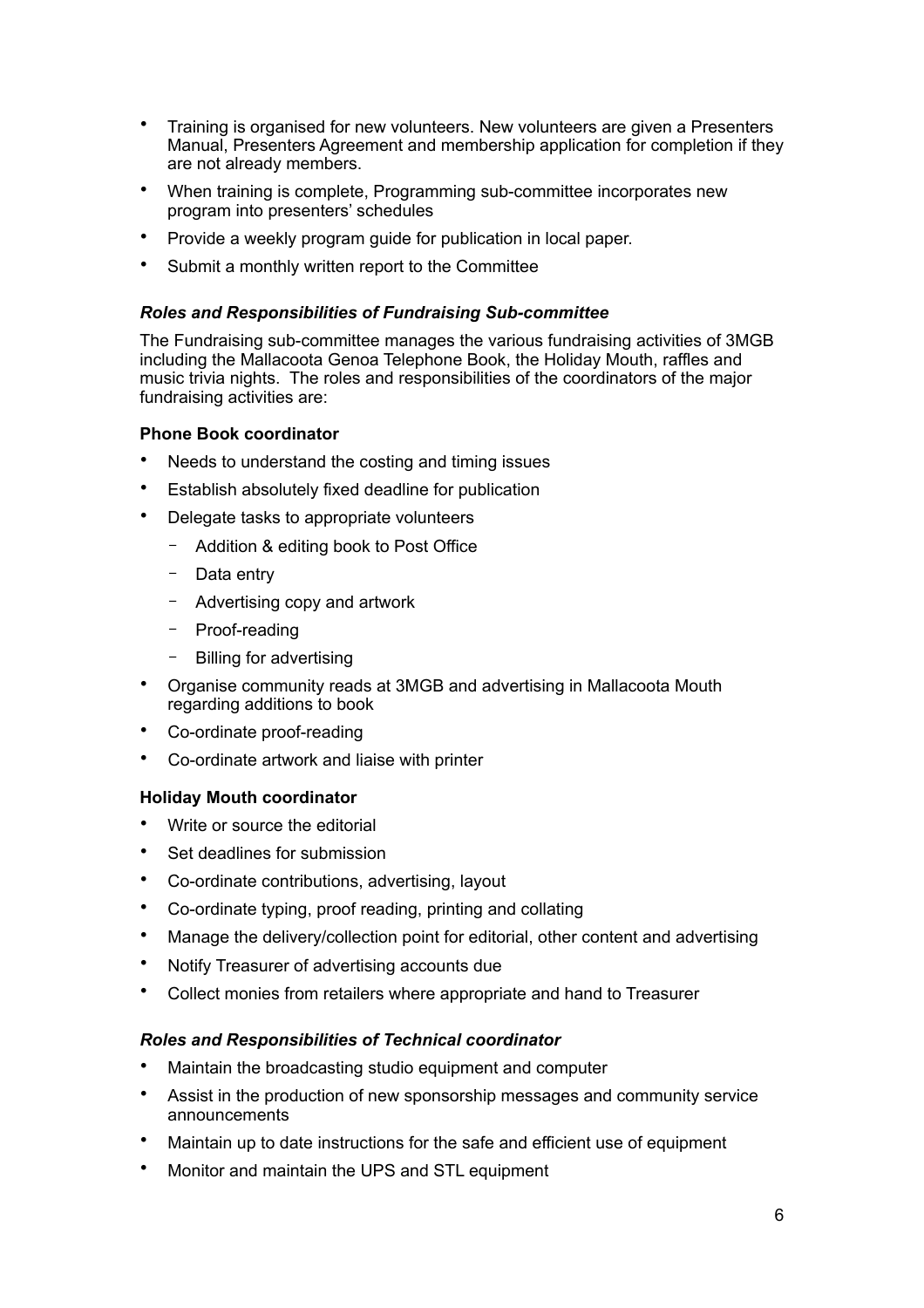- Monitor and maintain the backup of radio programs for at least 60 days
- Keep up to date with technical developments in community radio
- Maintain the 3MGB web site
- Liaise with a broadcasting engineer:
	- to develop new technological solutions and for troubleshooting when required
	- to ensure ongoing compliance with 3MGB's licence specifications
	- to ensure ongoing compliance with 3MGB's EMF /RF hazard standards

## <span id="page-8-0"></span>*Roles and Responsibilities of Presenters' representative*

- To be the first point of contact between presenters and 3MGB
- To manage issues involving presenters
- Keep the Committee informed about any presenter's issues
- To keep in contact with presenters

## <span id="page-8-1"></span>*Roles and Responsibilities of Sponsorship coordinator*

- Liaise with local businesses and businesses in far south NSW
- Maintain and build relationships with sponsors
- Liaise with the Technical Coordinator in the production of recorded sponsorship messages
- Type up live read sponsorship messages and arrange for them to be placed into the schedule

## <span id="page-8-2"></span>*Roles and Responsibilities of 3CA coordinator*

3MGB and the Mallacoota Arts Council are partners in a joint venture known as the Croajingolong Centre for Communication and the Arts (3CA). The purpose of this joint venture is to fund and build a facility to accommodate 3MGB and the Mallacoota Art Council providing office space, a gallery and 2 radio studios, together with a common meeting room and associated amenities. It is envisaged that the main street location will encourage the participation of the local community and visitors in the activities of the radio station.

The 3MGB 3CA coordinator's roles and responsibilities are to:

- obtain directions or ideas from the Committee to present to 3CA
- attend 3CA meetings and represent 3MGB at the meeting
- report the proceedings of 3CA meetings to the Committee

## <span id="page-8-3"></span>*Roles and Responsibilities of Music coordinator*

- Review AMRAP and all other CDs arriving at 3MGB
- Code and catalogue CDs
- Provide current CDs to presenters
- Report playlists to AMRAP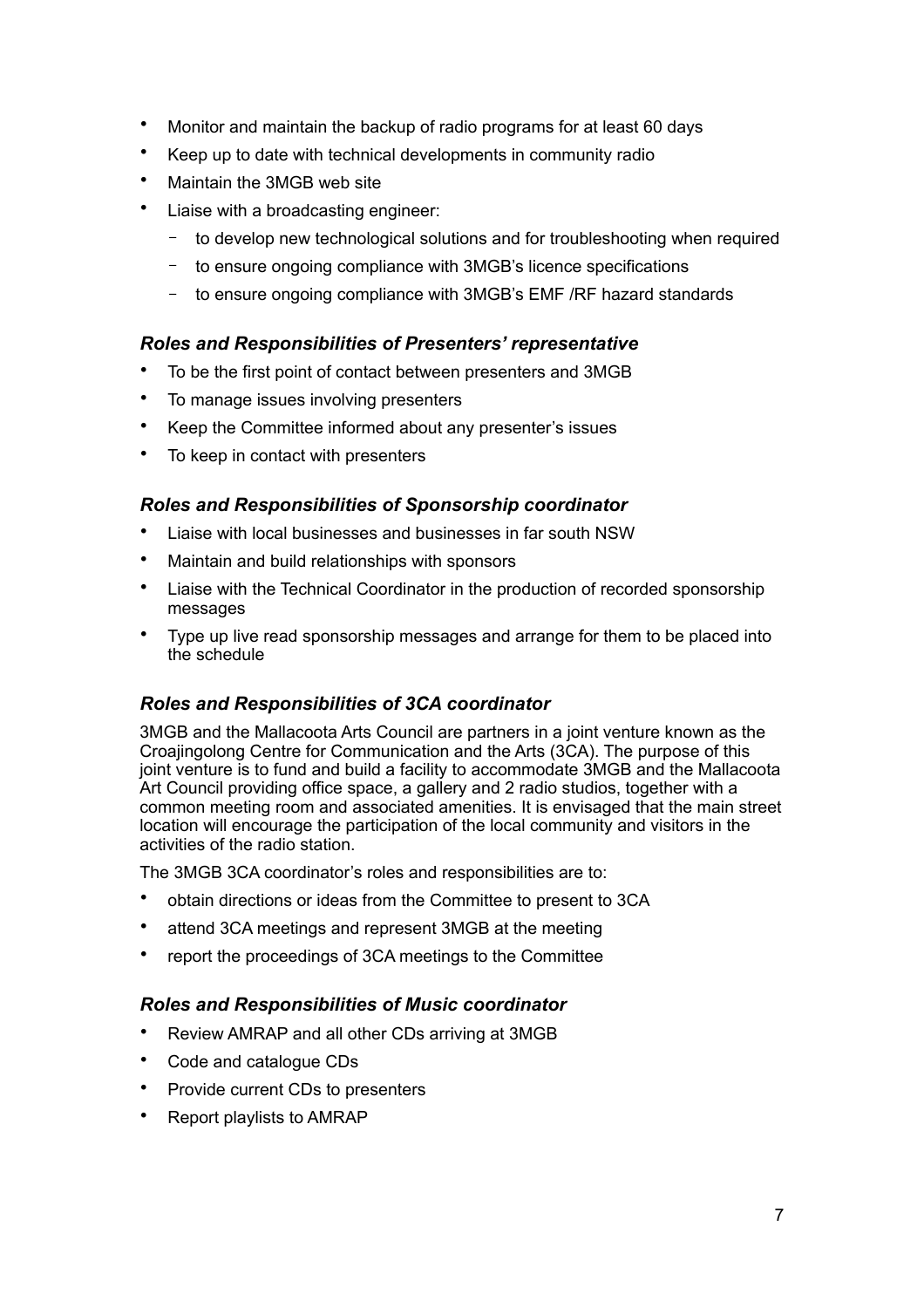## <span id="page-9-0"></span>*Roles and Responsibilities of Compliance coordinator*

- Keep up to date with the regulatory framework within which 3MGB operates including the 2008 CBAA Codes of Practice
- Ensure that all operations of 3MGB comply with the regulatory framework and 2008 CBAA Codes of Practice
- Obtain help from other Committee members to review 3MGB documentation as required
- Work with the Committee in preparing the licence renewal documentation every five years

### <span id="page-9-1"></span>*Roles and Responsibilities of Grant Submission Coordinator*

- Locate and manage the applications for appropriate public (eg CBF) and private grant monies
- Discuss the timing and relevance of possible grant applications with the **Committee**
- Obtain assistance from the Treasurer and other volunteers as required
- Present grant applications to the Committee for approval before submission
- Supervise the use of any grants received by 3MGB
- Submit grant reports to CBF or other organizations as required
- Provide the Committee with all correspondence relating to grant applications and grants

## <span id="page-9-2"></span>**Roles and Responsibilities of Presenters**

3MGB relies on the efforts of our presenters to maintain operations. 3MGB aims to treat all of our presenters equally, with respect and trust, and to provide an environment that is safe, enjoyable and fulfilling.

Presenters are expected to:

- act professionally and in good faith towards 3MGB at all times
- be prompt, reliable and productive with regard to commitments and agreements made with 3MGB
- notify a member of the Programming sub-committee if unable to meet commitments
- accept and abide by station rules and policies
- understand and adhere to the Codes of Practice and maintain familiarity with broadcast laws such as defamation law and the Broadcast Services Act 1992
- not to represent 3MGB publicly or commercially unless prior arrangement has been made
- not to bring into disrepute the operations, management or other volunteers of 3MGB
- treat technical equipment with due care and respect and to notify technical members of faults and problems
- only use station resources and equipment in carrying out work for 3MGB and not for personal or private purposes
- contribute to the achievement of a safe, tolerant and equitable environment by avoiding, and assisting in preventing, behaviour which is discriminatory